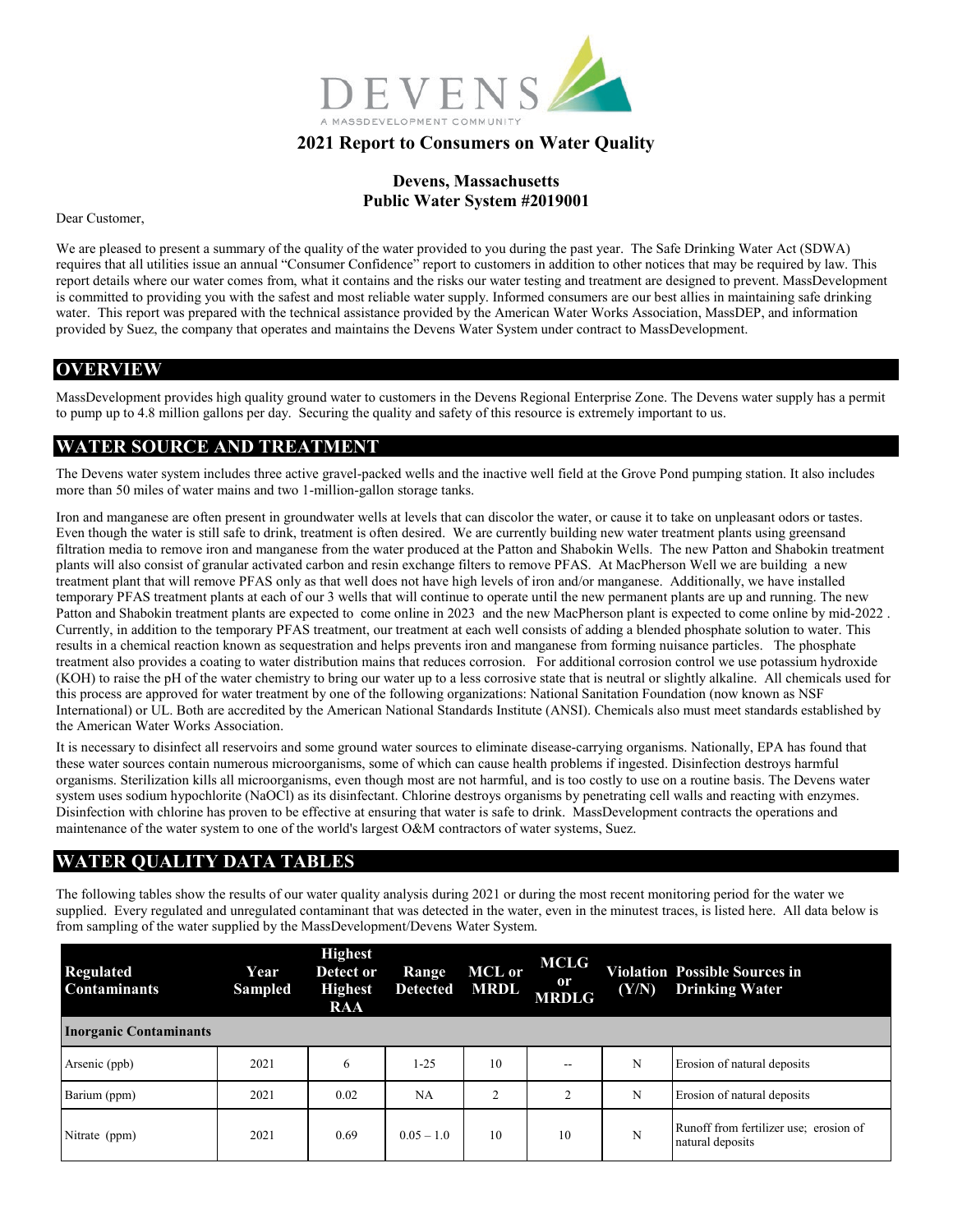| Perchlorate (ppb)                                           | 2021               | 0.36                                                        | $0.05 - 1.0$             | $\overline{2}$               |                                   | N     | Rocket propellants, fireworks, munitions,<br>flares, blasting agents                                                                                                                                                                                                                              |  |
|-------------------------------------------------------------|--------------------|-------------------------------------------------------------|--------------------------|------------------------------|-----------------------------------|-------|---------------------------------------------------------------------------------------------------------------------------------------------------------------------------------------------------------------------------------------------------------------------------------------------------|--|
| <b>Regulated</b><br><b>Contaminants</b>                     | Year<br>Sampled    | <b>Highest</b><br>Detect or<br><b>Highest</b><br><b>RAA</b> | Range<br><b>Detected</b> | <b>MCL</b> or<br><b>MRDL</b> | <b>MCLG</b><br>0r<br><b>MRDLG</b> | (Y/N) | <b>Violation Possible Sources in</b><br><b>Drinking Water</b>                                                                                                                                                                                                                                     |  |
| Disinfectants & Disinfection By-Products                    |                    |                                                             |                          |                              |                                   |       |                                                                                                                                                                                                                                                                                                   |  |
| Chlorine (ppm)                                              | Monthly in<br>2021 | $0.64*$                                                     | $0.21 - 1.1$             | $\overline{4}$               | $\overline{4}$                    | N     | Water additive to control microbes                                                                                                                                                                                                                                                                |  |
| <b>Total Trihalomethanes</b><br>(TTHMs) (ppb)               | 2021               | $10.4*$                                                     |                          | 80                           |                                   | N     | By-product of drinking water<br>disinfection                                                                                                                                                                                                                                                      |  |
| Haloacetic Acids<br>$(HAA5)$ (ppb)                          | 2021               | $3.0*$                                                      |                          | 60                           |                                   | N     | By-product of drinking water<br>disinfection                                                                                                                                                                                                                                                      |  |
| PFOS, PFOA, PFNA,<br>PFHxS, PFHpA, PFDA<br>(ppt) (combined) | 2021               | 4.0                                                         | $0-4.0$                  | 20                           |                                   | N     | Man-made chemicals. Used as<br>surfactants to make products stain or<br>water resistant, in fire-fighting foam,<br>for industrial purposes, and as a<br>pesticide. Used in fluoropolymers<br>(such as Teflon), cosmetics, greases<br>and lubricants, paints, adhesives and<br>photographic films. |  |

*\* Highest RAA = highest running annual average of four consecutive quarters.* 

| <b>Lead and Copper</b> | Year<br><b>Sampled</b> | 90 <sup>th</sup><br>Percentile* | <b>Action Level</b><br>(AL) | <b>MCLG</b> | # of Sites<br><b>Sampled</b> | # of Sites | <b>Possible Source of</b><br>Above the AL Contamination |
|------------------------|------------------------|---------------------------------|-----------------------------|-------------|------------------------------|------------|---------------------------------------------------------|
| Lead (ppb)             | 2021                   |                                 | 15                          |             | 80                           |            | Corrosion of interior plumbing<br>materials             |
| Copper (ppm)           | 2021                   | 0.42                            | 1.3                         |             | 80                           |            | Corrosion of interior plumbing<br>materials             |

*\* Nine out of every 10 homes sampled were at or below this level. This number is then compared to the action level for each contaminant.* 

| <b>Secondary</b> and<br>Unregulated<br><b>Contaminants</b>  | Year<br><b>Sampled</b> | Range<br><b>Detected</b> | Average | <b>ORSG</b> or<br><b>Health</b><br><b>Advisory</b> | <b>Possible Source of Contamination</b>                                                                                                                                                                                                                                                  |
|-------------------------------------------------------------|------------------------|--------------------------|---------|----------------------------------------------------|------------------------------------------------------------------------------------------------------------------------------------------------------------------------------------------------------------------------------------------------------------------------------------------|
| Iron (ppb)                                                  | 2021                   | $0 = 100$                | < 100   | $300*$                                             | Erosion of natural deposits                                                                                                                                                                                                                                                              |
| Manganese (ppb)                                             | 2021                   | $12 - 260$               | 117     | $300*$                                             | Erosion of natural deposits                                                                                                                                                                                                                                                              |
| Sodium (ppm)                                                | 2021                   | <b>NA</b>                | 12      | $20**$                                             | Natural sources; runoff from road salt                                                                                                                                                                                                                                                   |
| Sulfate (ppm)                                               | 2021                   | $11 - 33$                | 21      | $-$                                                | Natural sources                                                                                                                                                                                                                                                                          |
| PFOS, PFOA, PFNA,<br>PFHxS, PFHpA, PFDA<br>(ppt) (combined) | 2021                   | $0 - 6.8$                | 6.31    | $20***$                                            | Man-made chemicals. Used as surfactants to make<br>products stain or water resistant, in fire-fighting foam,<br>for industrial purposes, and as a pesticide. Used in<br>fluoropolymers (such as Teflon), cosmetics, greases and<br>lubricants, paints, adhesives and photographic films. |
| Perflurobutanesulfonic<br>acid (PFBS) (ppt)                 | 2021                   | $0 - 0.64$               | 0.06    | 抃                                                  |                                                                                                                                                                                                                                                                                          |
| Perfluorohexanoic acid<br>$(PFHxA)$ (ppt)                   | 2021                   | $3.3 - 8.2$              | 6.38    | 抃                                                  |                                                                                                                                                                                                                                                                                          |

\* *Manganese:* Manganese is a naturally occurring mineral found in rocks, soil and groundwater, and surface water. Manganese is necessary for proper nutrition and is part of a healthy diet, but can have undesirable effects on certain sensitive populations at elevated concentrations. The United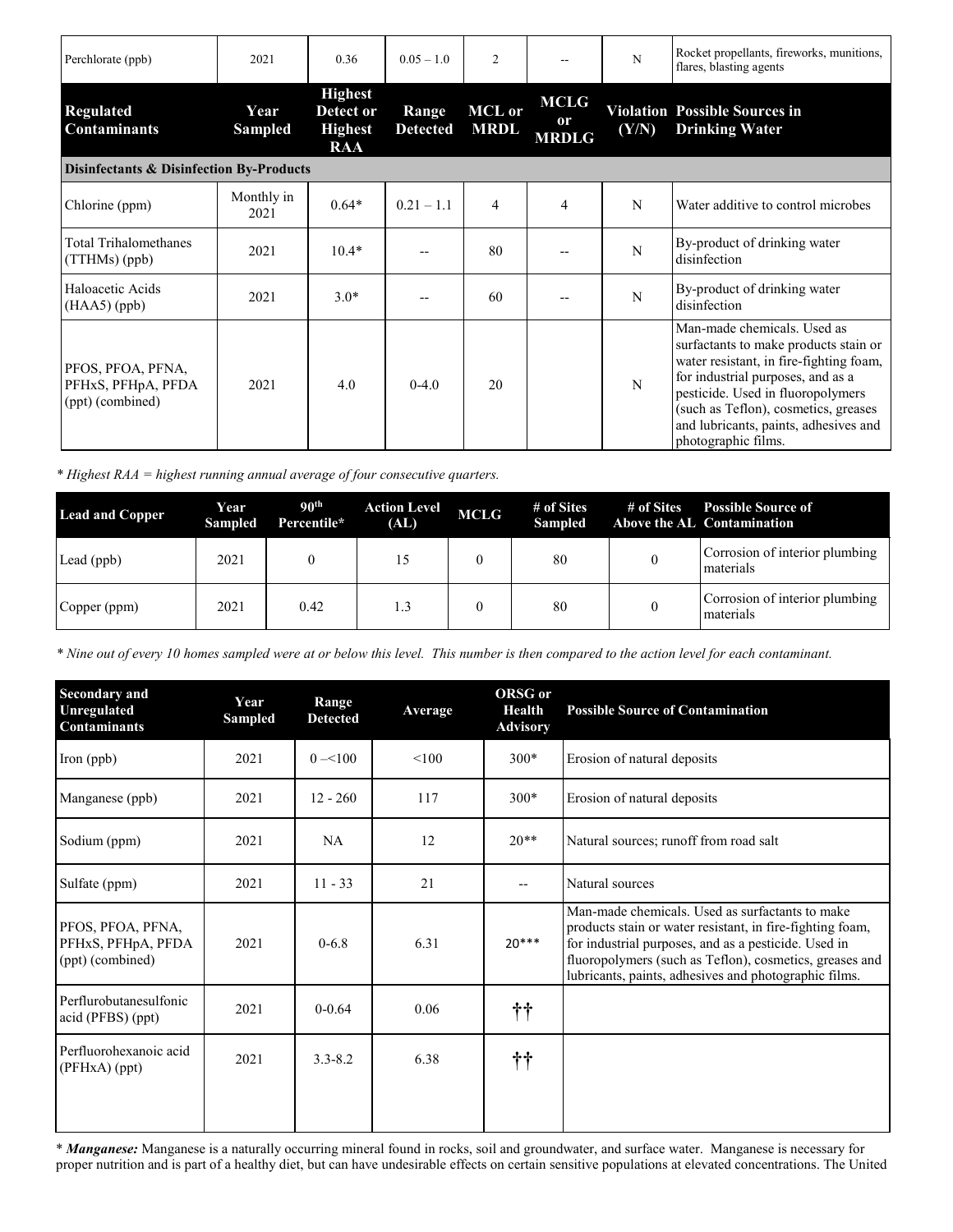States Environmental Protection Agency (EPA) and MassDEP have set an aesthetics‐based Secondary Maximum Contaminant Level (SMCL) for manganese of 50 ug/L(micrograms per liter), or 50 parts per billion. In addition, MassDEP's Office of Research and Standards (ORS) has set a drinking water guideline for manganese (ORSG), which closely follows the EPA public health advisory for manganese. *Drinking water may naturally have manganese and, when concentrations are greater than 50 μg/L, the water may be discolored and taste bad. Over a lifetime, the EPA recommends that people drink water with manganese levels less than 300 μg/L and over the short term, EPA recommends that people limit their consumption of water with levels over 1000 ug/L, primarily due to concerns about possible neurological effects. Children up to 1 year of age should not be given water with manganese concentrations over 300 ug/L, nor should formula for infants be made with that water for longer than 10 days. The ORSG differs from the EPA's health advisory because it expands the age group to which a lower manganese concentration applies from children less than 6 months of age to children up to 1 year of age to address concerns about children's susceptibility to manganese toxicity.* See:

#### **EPA Drinking Water Health Advisory for Manganese**

**[https://www.epa.gov/sites/production/files/2014-09/documents/support\\_cc1\\_magnese\\_dwreport\\_0.pdf](https://www.epa.gov/sites/production/files/2014-09/documents/support_cc1_magnese_dwreport_0.pdf) and MassDEP Office of Research and Standards Guideline (ORSG) for Manganese<https://www.mass.gov/files/documents/2016/08/nr/mangorsg.pdf>**

*\*\*Sodium-sensitive individuals, such as those experiencing hypertension, kidney failure, or congestive heart failure should be aware of the levels of sodium in their drinking water where exposures are being carefully controlled.*

*\*\*\*In January 2020, MassDEP updated its PFAS6 Office of Research and Standards Guideline (ORSG) to 20 ng/L and in October 2020 the MCL was adopted.*  For further information regarding MassDEP PFAS regulation development and consumer information refer to: [https://www.mass.gov/info-details/per-and-polyfluoroalkyl-substances-pfas](https://eur01.safelinks.protection.outlook.com/?url=https%3A%2F%2Fwww.mass.gov%2Finfo-details%2Fper-and-polyfluoroalkyl-substances-pfas&data=04%7C01%7Cshawn.meunier%40suez.com%7C6288fe2793b94f27d1a208d92f63ac9d%7Cf4a12867922d4b9dbb859ee7898512a0%7C0%7C0%7C637592927419960137%7CUnknown%7CTWFpbGZsb3d8eyJWIjoiMC4wLjAwMDAiLCJQIjoiV2luMzIiLCJBTiI6Ik1haWwiLCJXVCI6Mn0%3D%7C1000&sdata=gb7sMssT8BqK5aA7MmcELcJLlxV8wYzlDA88gyS61JM%3D&reserved=0) [https://www.mass.gov/doc/massdep-fact-sheet-pfas-in-drinking-water-questions-and-answers-for-consumers/download](https://eur01.safelinks.protection.outlook.com/?url=https%3A%2F%2Fwww.mass.gov%2Fdoc%2Fmassdep-fact-sheet-pfas-in-drinking-water-questions-and-answers-for-consumers%2Fdownload&data=04%7C01%7Cshawn.meunier%40suez.com%7C6288fe2793b94f27d1a208d92f63ac9d%7Cf4a12867922d4b9dbb859ee7898512a0%7C0%7C0%7C637592927419960137%7CUnknown%7CTWFpbGZsb3d8eyJWIjoiMC4wLjAwMDAiLCJQIjoiV2luMzIiLCJBTiI6Ik1haWwiLCJXVCI6Mn0%3D%7C1000&sdata=p32wbLqM1GZ7iTJNMLr1Bg4BsMXJlM14DA8HqJkfNds%3D&reserved=0)

††There is no ORS Guideline for this compound.

## **DEFINITIONS::**

**Maximum Contaminant Level (MCL):** The highest level of a contaminant that is allowed in drinking water. MCLs are set as close to the MCLG's as feasible using the best available treatment technology.

**Maximum Contaminant Level Goal (MCLG):** The level of contaminant in drinking water below which there is no known or expected risk to health. MCLG's allow for a margin of safety.

**ppm:** Parts per million, or milligrams per liter (mg/l).

**ppb:** Parts per billion, or micrograms per liter (ug/l).

**ppt:** Parts per trillion, or nanograms per liter (ng/l).

**pCi/l:** Picocuries per liter (a measure of radioactivity).

Action Level (AL): The concentration of a contaminant which, if exceeded, triggers treatment or other requirements that a water system must follow.

**Maximum Residual Disinfectant Level (MRDL):** The highest level of a disinfectant allowed in drinking water. There is convincing evidence that addition of a disinfectant is necessary for control of microbial contaminants (ex. Chlorine, chloramines, chloride dioxide).

**Maximum Residual Disinfectant Goal (MRDLG):** The level of a drinking water disinfectant below which there is no known or expected risk to health. MRDLG's do not reflect the benefits of the use of disinfectants to control microbial contaminants.

**Secondary Maximum Contaminant Level (SMCL):** These standards are developed to protect the aesthetic qualities of drinking water and are not health related.

**Unregulated Contaminants:** Unregulated contaminants are those for which the EPA has not established drinking water standards. The purpose of unregulated contaminant monitoring is to assist EPA in determining their occurrence in drinking water and whether future regulation is warranted.

**Office of Research and Standards Guideline (ORSG):** This is the concentration of a chemical in drinking water, at or below which, adverse health effects are likely to occur after chronic (lifetime) exposure. If exceeded, it serves as an indicator of the potential need for further action.

### **SOURCE WATER ASSESSMENT & PROTECTION (SWAP) REPORT**

In 2003, the Massachusetts Department of Environmental Protection (MassDEP) completed a SWAP report for the Devens Water System. The report is a planning tool to support local and state efforts to improve water supply protection. Your water sources are protected by the establishment of protective barriers known as Zone I and Zone II areas. The Devens susceptibility level is rated at High.

#### *Source Protection Recommendations:*

To better protect our sources for the future, MassDEP recommended that we:

- $\triangleright$  Continue to inspect the Zone I's regularly and where possible, obtain complete ownership of the Zones.
- Educate residents on ways they can help protect drinking water sources.
- $\triangleright$  Work with emergency response teams to ensure they are aware of the storm water drainage in our Zone II and to cooperate on responding to spills and accidents.
- Develop and implement a Wellhead Protection Plan.

#### **The SWAP report may be viewed at the Devens Utilities office at 33 Andrews Parkway or online at [www.mass.gov/eea/docs/dep/water/drinking/swap/cero/2019001.pdf](http://www.mass.gov/eea/docs/dep/water/drinking/swap/cero/2019001.pdf)**